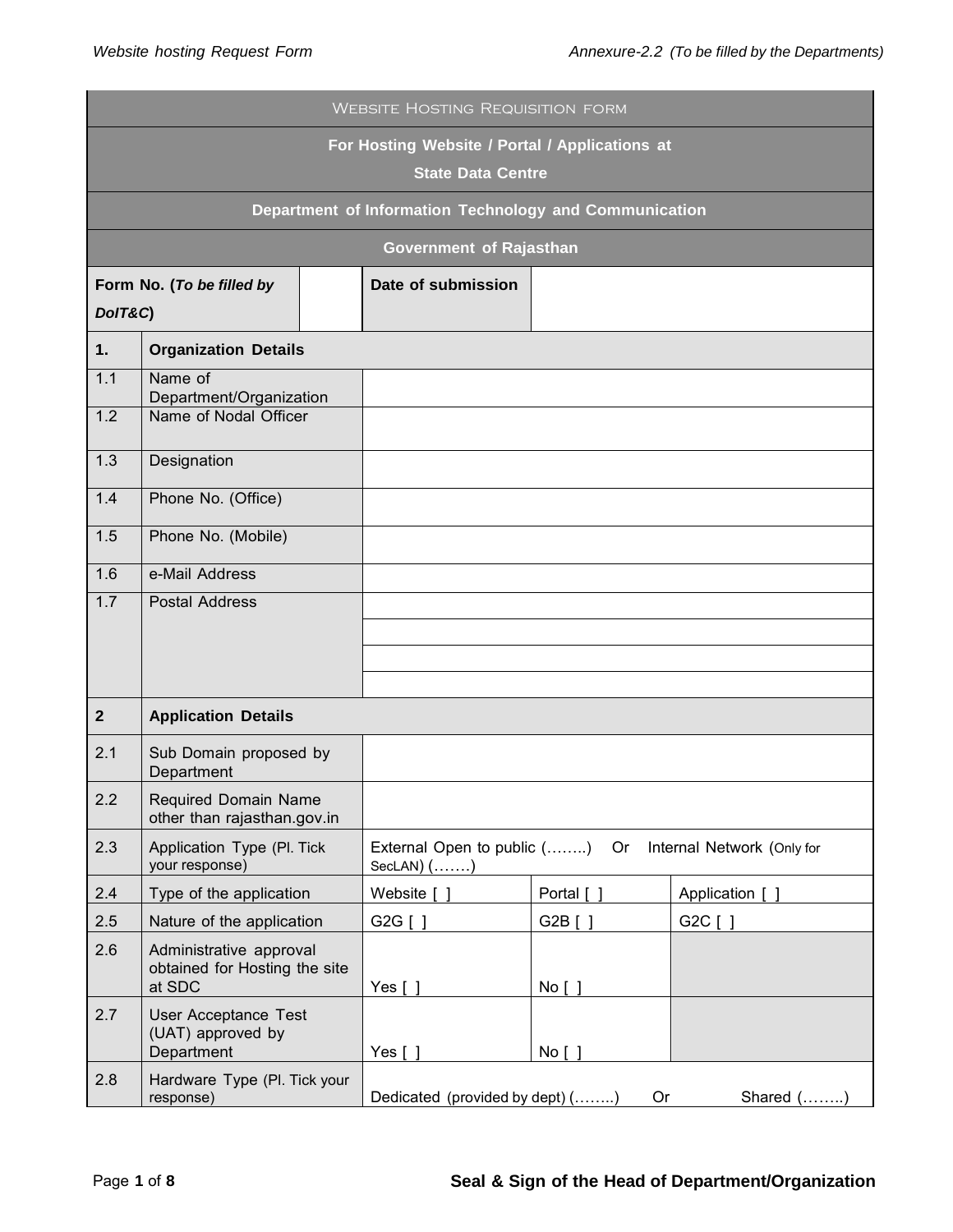| $\mathbf{3}$            | <b>Application Developed by</b>                                         |                                                                       |    |        |      |                                                    |  |
|-------------------------|-------------------------------------------------------------------------|-----------------------------------------------------------------------|----|--------|------|----------------------------------------------------|--|
| 3.1                     | Name of the Company /<br>Agency                                         |                                                                       |    |        |      |                                                    |  |
| 3.2                     | Name of Contact Person                                                  |                                                                       |    |        |      |                                                    |  |
| 3.3                     | <b>Address of Contact Person</b>                                        |                                                                       |    |        |      |                                                    |  |
|                         |                                                                         |                                                                       |    |        |      |                                                    |  |
|                         |                                                                         | Pincode:                                                              |    |        |      |                                                    |  |
| 3.4                     | Phone No. (Office)                                                      |                                                                       |    |        |      |                                                    |  |
| 3.5                     | Phone No. (Mobile)                                                      |                                                                       |    |        |      |                                                    |  |
| 3.6                     | e-Mail Address                                                          |                                                                       |    |        |      |                                                    |  |
| $\overline{\mathbf{4}}$ | <b>Application being Maintained by</b>                                  |                                                                       |    |        |      |                                                    |  |
| 4.1                     | Whether<br>Website/Application is<br><b>Under Maintenance</b>           | Yes $\lceil \ \rceil$                                                 |    | No [ ] |      | Expiry:                                            |  |
| 4.2                     | Name of the Company /<br>Agency maintaining the Web<br>Site/Application |                                                                       |    |        |      |                                                    |  |
| 4.3                     | Name of Contact Person                                                  |                                                                       |    |        |      |                                                    |  |
| 4.4                     | <b>Address of Contact Person</b>                                        |                                                                       |    |        |      |                                                    |  |
|                         |                                                                         |                                                                       |    |        |      |                                                    |  |
|                         |                                                                         |                                                                       |    |        |      |                                                    |  |
| 4.5                     | Phone No. (Office)                                                      |                                                                       |    |        |      |                                                    |  |
| 4.6                     | Phone No. (Mobile)                                                      |                                                                       |    |        |      |                                                    |  |
| 4.7                     | e-Mail Address                                                          |                                                                       |    |        |      |                                                    |  |
| 4.8                     | Contract Copy(ies) attached                                             | Yes                                                                   | No |        |      |                                                    |  |
| $\sqrt{5}$              |                                                                         | Facility Management being provided by (In case of Dedicated Hardware) |    |        |      |                                                    |  |
|                         |                                                                         | <b>FMS (Facility Management Services)</b>                             |    |        |      | <b>AMC (Annual</b><br><b>Maintenance Contract)</b> |  |
| 5.1                     | Hardware Under FMS/AMC                                                  | Yes <sub>[</sub> ]                                                    |    | No     | Yes[ | No[                                                |  |
| 5.2                     | Name of the Company /<br>Agency                                         |                                                                       |    |        |      |                                                    |  |
| 5.3                     | Name of Contact Person                                                  |                                                                       |    |        |      |                                                    |  |
| 5.4                     | Address of Contact Person                                               |                                                                       |    |        |      |                                                    |  |
| 5.5                     | Phone No. (Office)                                                      |                                                                       |    |        |      |                                                    |  |
| 5.6                     | Phone No. (Mobile)                                                      |                                                                       |    |        |      |                                                    |  |
| 5.7                     | e-Mail Address                                                          |                                                                       |    |        |      |                                                    |  |
| 5.8                     | <b>Contract Expiry Date</b>                                             |                                                                       |    |        |      |                                                    |  |
| 5.9                     | Contract Copies attached                                                | $Yes[$ ]                                                              |    | No[    | Yes[ | No[                                                |  |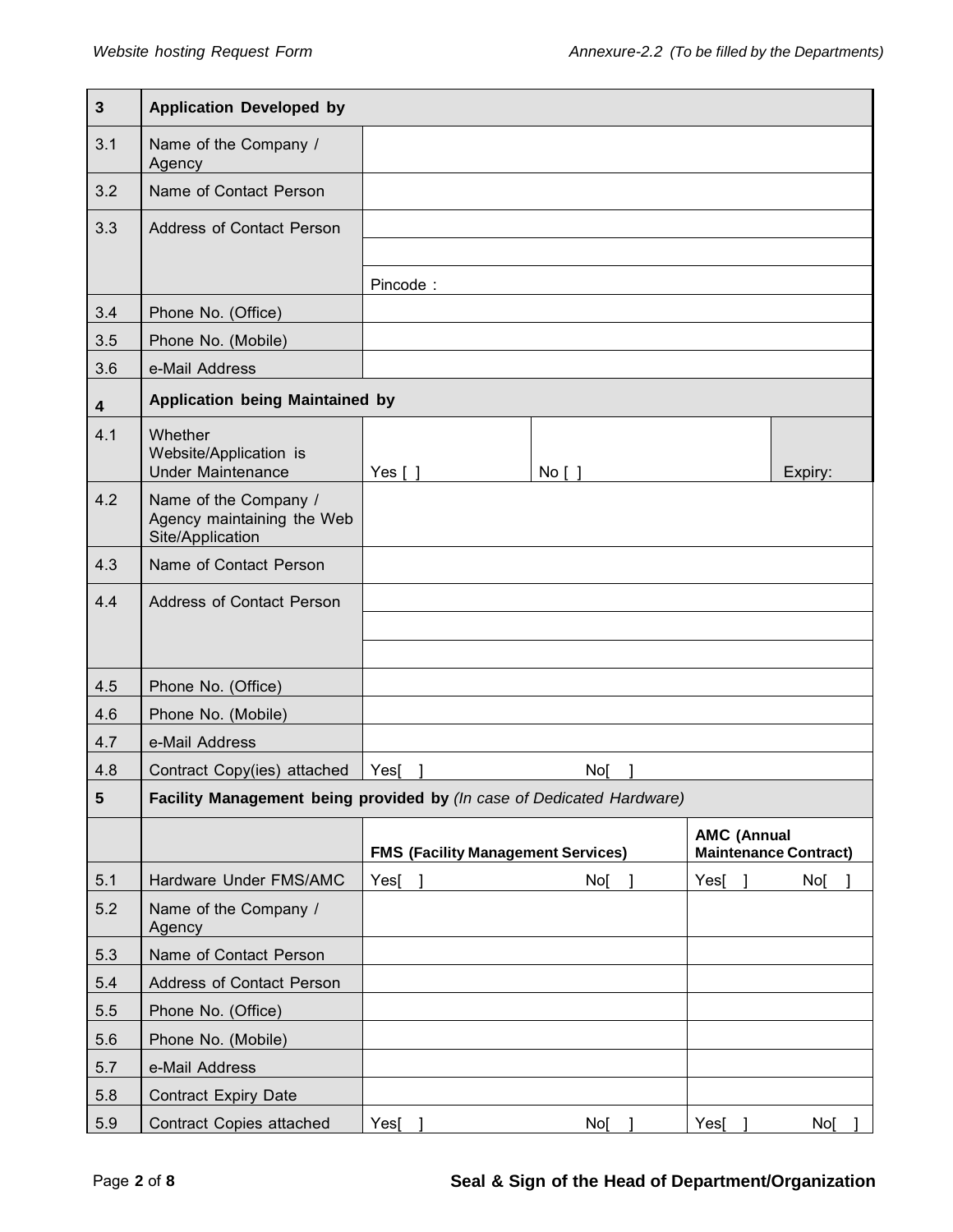| 6              | Hardware Specifications (In case of dedicated h/w provided)                               |                   |         |         |      |                                 |
|----------------|-------------------------------------------------------------------------------------------|-------------------|---------|---------|------|---------------------------------|
| 6.1            | Name Make/ Brand                                                                          |                   |         |         |      |                                 |
| 6.2            | Model Type                                                                                |                   |         |         |      |                                 |
| 6.3            | Hardware Description                                                                      | CPU:              |         |         | RAM: | HDD:                            |
|                |                                                                                           | HBA card: Yes[ ]  | $No[$ ] |         |      | <b>Fiber Cable:</b>             |
| 6.4            | Power Consumption Details<br>(Amp /watt)                                                  |                   |         |         |      |                                 |
| 6.5            | <b>Rack Provided</b>                                                                      | Yes[ ]            | $No[$ ] |         |      | Type (if Yes): Server / Network |
| 6.6            | Copy of Insurance                                                                         | Yes[ ]            | $No[$ ] |         |      |                                 |
| 6.7            | Antivirus Type with Expiry                                                                | Name:             |         |         |      | Expiry Date:                    |
| 6.8            | PO attached                                                                               | Yes[ ]            |         | $No[$ ] |      |                                 |
| 6.8            | Any Special Hosting<br>Environment required                                               |                   |         |         |      |                                 |
| $\overline{7}$ | Application Hosting Environment required by Department                                    |                   |         |         |      |                                 |
| 7.1            | Minimum Hardware requirements (In case of shared Infrastructure)                          |                   |         |         |      |                                 |
| 7.1.1          | Web Server Configuration                                                                  | 1. Processor:     |         |         |      |                                 |
|                |                                                                                           | 2. RAM<br>- 11    |         |         |      |                                 |
|                |                                                                                           | 3. Storage Space: |         |         |      |                                 |
| 7.1.2          | <b>Application Server</b>                                                                 | 1. Processor:     |         |         |      |                                 |
|                | Configuration                                                                             | 2. RAM<br>÷       |         |         |      |                                 |
|                |                                                                                           | 3. Storage Space: |         |         |      |                                 |
| 7.1.3          | Data Base Server                                                                          | 1. Processor:     |         |         |      |                                 |
|                | Configuration                                                                             | 2. RAM            |         |         |      |                                 |
|                |                                                                                           | 3. Storage Space: |         |         |      |                                 |
| 7.1.4          | Any Other Server Required-<br>Also Specify the Usage                                      |                   |         |         |      |                                 |
| $7.2$          | Software requirements for hosting                                                         |                   |         |         |      |                                 |
| 7.2.1          | Operating System of Web<br>Server with Version i.e.<br>RHEL, Windows 2003 etc.            |                   |         |         |      |                                 |
| 7.2.2          | Operating System of<br>Application Server with<br>Version i.e. RHEL, Windows<br>2003 etc. |                   |         |         |      |                                 |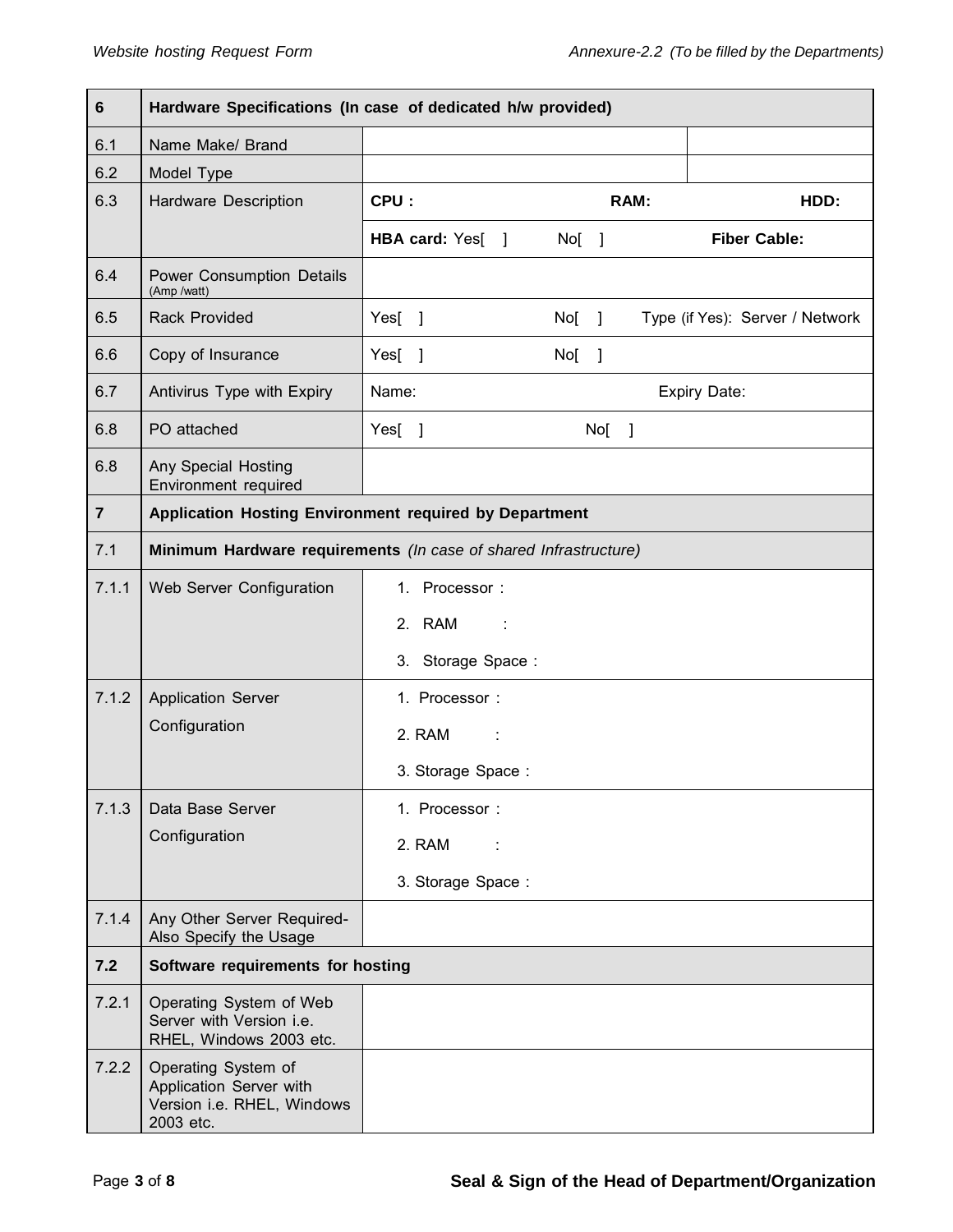| 7.2.3            | Operating System of Data<br>Base Server with Version<br>i.e. RHEL, Windows 2003<br>etc. |                       |        |                                                                                   |  |
|------------------|-----------------------------------------------------------------------------------------|-----------------------|--------|-----------------------------------------------------------------------------------|--|
| 7.2.4            | Operating System of Any<br>Other Server with Version<br>i.e. RHEL, Windows 2003<br>etc. |                       |        |                                                                                   |  |
| 7.3              | Other Software requirements for hosting                                                 |                       |        |                                                                                   |  |
| 7.3.1            | Web Server Software with<br>Version i.e. Apache, IIS etc.                               |                       |        |                                                                                   |  |
| 7.3.2            | Application Server with<br>version i.e. Tomcat, JBOSS<br>etc.                           |                       |        |                                                                                   |  |
| 7.3.3            | Data Base Server required<br>with version i.e. Oracle 10g,<br>SQL-2005 etc.             |                       |        |                                                                                   |  |
| 7.4              | Integration with Other Software systems required                                        |                       |        |                                                                                   |  |
| 7.4.1            | Specify details of the<br>Software i.e. DMS / GIS<br>/SMS gateway etc.                  |                       |        |                                                                                   |  |
| 8                | e-Mail Account required on mail.rajasthan.gov.in mail server (for admin)                |                       |        |                                                                                   |  |
|                  | <b>Remarks</b>                                                                          |                       |        |                                                                                   |  |
| 8.1              | <b>Web Based Mail Access</b>                                                            |                       |        |                                                                                   |  |
|                  | required                                                                                | Yes $[ ]$             | No [ ] |                                                                                   |  |
| 8.2              | IMAP/PoP3 service required                                                              | Yes $\lceil \ \rceil$ | No [ ] |                                                                                   |  |
|                  |                                                                                         |                       |        |                                                                                   |  |
| 8.3              | SMTP service required                                                                   |                       |        |                                                                                   |  |
| 8.4              | Number of e-Mail Address<br>required on State Mail<br>Server.                           |                       |        | Specify list of e-mail<br>addresses to be<br>created i.e.<br>xyz@rajasthan.gov.in |  |
| 8.5              | Per User Mail Box quota<br>required in Mb (Default<br>50MB)                             |                       |        |                                                                                   |  |
| $\boldsymbol{9}$ | FTP Access required in demilitarized zone                                               |                       |        |                                                                                   |  |
| 9.1              | FTP access required over<br>Internet                                                    | Yes $\lceil \ \rceil$ | No [ ] | If yes Provide real IP                                                            |  |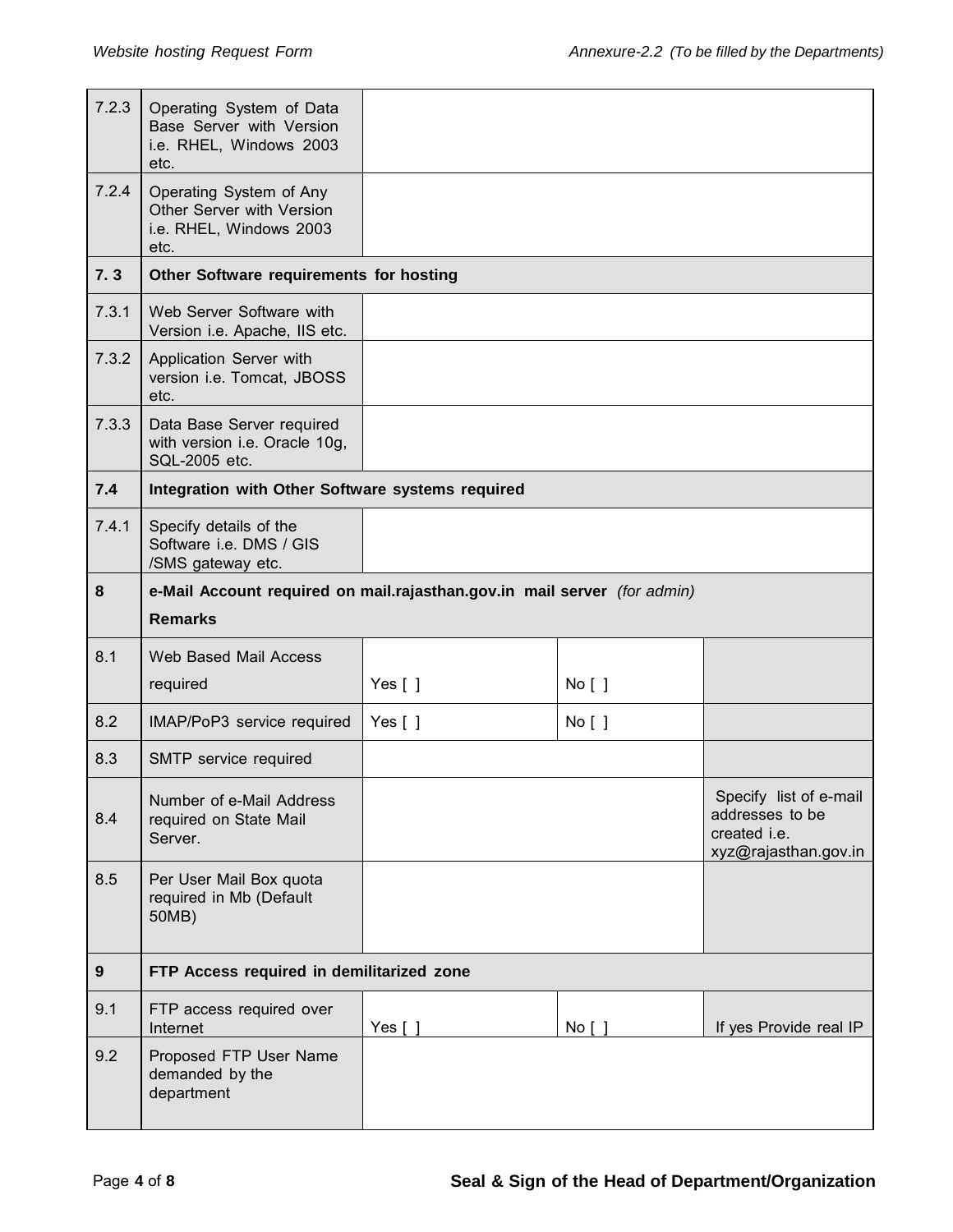| 10   | <b>Other Requirements</b>                |           |        |  |
|------|------------------------------------------|-----------|--------|--|
| 10.1 | SSL Certificate (VeriSign)<br>Required   | Yes [ 1   | No [ ] |  |
| 10.2 | <b>Digital Signatures Required</b>       | Yes $[ ]$ | No [ ] |  |
| 10.3 | Details of Server Port no. to<br>be used |           |        |  |
|      |                                          |           |        |  |
| 11   | <b>Safe to Host Certificate Details</b>  |           |        |  |
| 11.1 | Name of Certifying Agency                |           |        |  |
| 11.2 | Certificate issue date                   |           |        |  |
| 11.3 | Certificate Enclosed Y/N                 |           |        |  |

Note:

- *1. Any kind of hardware at SDC will be provided on a shared basis if not mentioned as dedicated.*
- *2. Please also attach required configuration of application software (IIS/apache/Jboss / Webshpare / Weblogic etc).*
- *3. Application developer is responsible for first time installation.*
- *4. Application developer will provide complete work flow / data flow of application in the form of solution document for future installation.*
- *5. Application fine tuning is sole responsibility of application developer.*
- *6. In case of SI/large project re-installation will be the responsibility of SI.*
- *7. Load testing report .*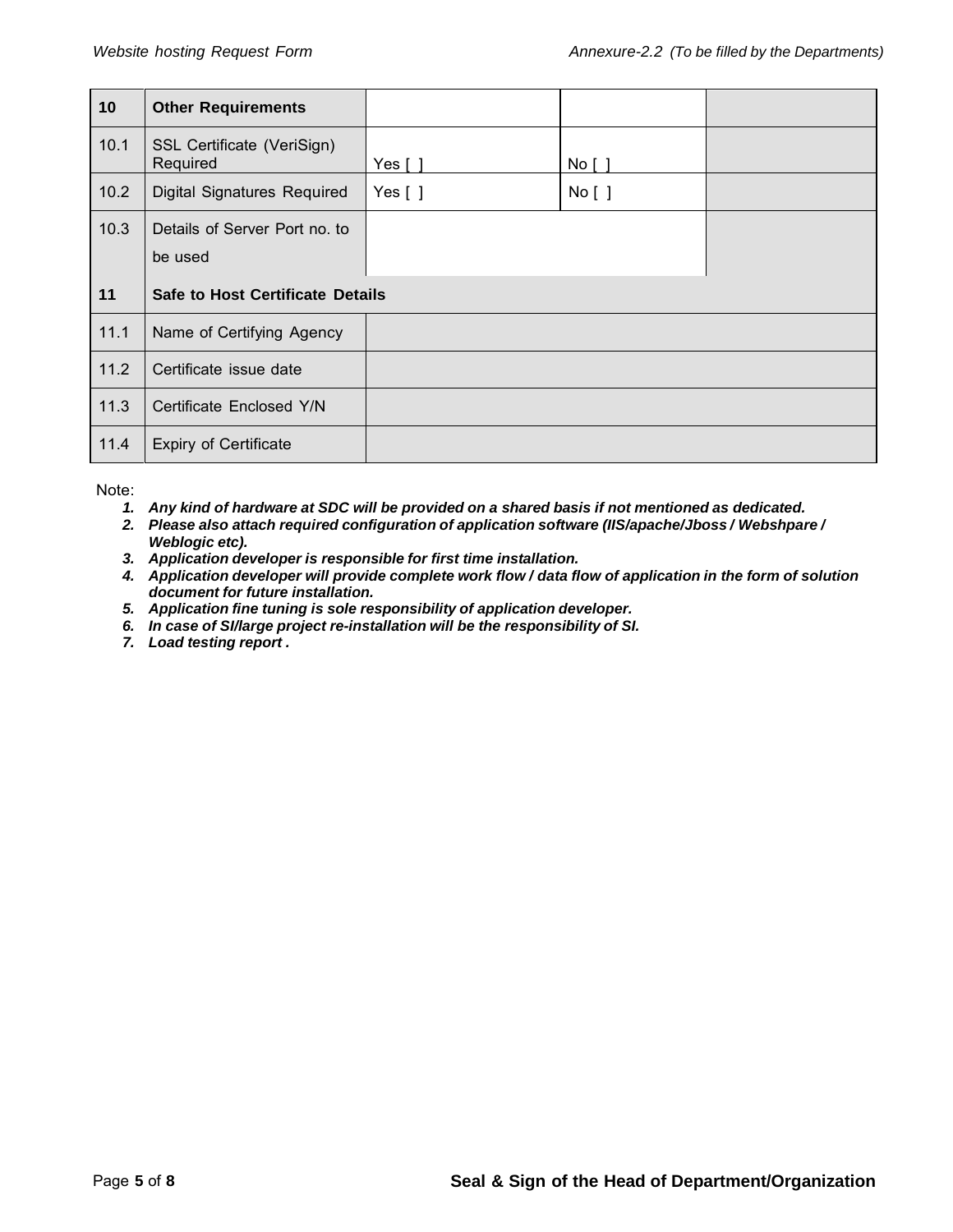## Checklist for Secure Code Programming in Applications

| S.No.          | Action Item(s)                                                                                  | Is implemented?                                   |
|----------------|-------------------------------------------------------------------------------------------------|---------------------------------------------------|
| 1              | Implement CAPTCHA on all entry-forms in PUBLIC pages.                                           | $\Box$ YES<br>NO ∩Not Applicable                  |
|                | Implement CAPTCHA or account-lockout feature on the login                                       |                                                   |
|                | form.                                                                                           |                                                   |
|                | [Alpha-numeric CAPTCHA with minimum 6 characters]                                               |                                                   |
| $\overline{2}$ | Implement proper validations on all input parameters in client and                              | $\prod$ YES<br>□ Not Applicable<br>$\Box$ NO      |
|                | server side (both).                                                                             |                                                   |
|                | [White-listing of characters is preferred over Black-listing]                                   |                                                   |
| 3              | Use parameterized queries or Stored-procedures to query output                                  | $\Box$ NO<br>□ Not Applicable<br>$\Box$ YES       |
|                | from databases, instead of inline SQL queries                                                   |                                                   |
|                | [Prevention of SQL Injection]                                                                   |                                                   |
| 4              | Implement proper Audit/Action Trails in applications                                            | Not Applicable<br>YES<br>ΝO                       |
| 5              | Use different Pre and Post authentication session-                                              | <b>TYES</b><br>□Not Applicable<br>7NO             |
|                | values/Authentication-cookies                                                                   |                                                   |
| 6              | Implement proper Access matrix (Access Control List-ACL) to                                     | □ Not Applicable<br>$\Box$ YES<br>1NO.            |
|                | prevent un-authorized access to resources/pages/forms in                                        |                                                   |
|                | website                                                                                         |                                                   |
|                | [Prevention of Privilege escalation and restrict in of access to                                |                                                   |
|                | authorized/authenticated content]                                                               |                                                   |
| $\overline{7}$ | Do not reference components (such as javascripts, stylesheets etc.)                             | $\Box$ Not Applicable<br>$\prod$ YES<br>$\Box$ NO |
|                | directly third-party sites.                                                                     |                                                   |
|                | [They may be downloaded and self-referenced in website]                                         |                                                   |
| 8              | Use third-Party components from trusted source only.                                            | □Not Applicable<br>$\Box$ YES<br>$\square$ NO     |
|                | [Components with known vulnerabilities are not recommended.]                                    |                                                   |
| 9              | Store critical data such as PAN number, Mobile Number, Aadhar                                   | □NO □Not Applicable<br>$\prod$                    |
|                | Card number etc. in encrypted form in the database.                                             |                                                   |
|                | [Hashing of sensitive information is preferred over encryption,                                 |                                                   |
| 10             | unless required to be decrypted]<br>Prevent critical information from public access by any mean |                                                   |
|                | [Critical information like credit card number, account number,                                  | □Not Applicable<br>$\Box$ NO<br>$\Box$ YES        |
|                | aadhar number etc. should be restricted to authorized persons                                   |                                                   |
|                | only. If such information is stored in static files such as excel, pdf                          |                                                   |
|                | etc., sufficient measures should be taken so that is it not                                     |                                                   |
|                | accessible to unauthorized persons or in public.]                                               |                                                   |
| 11             | Hash the password before it is relayed over network, or is stored                               | □Not Applicable<br>$\sqcap$ yes<br>7NO            |
|                | in database.                                                                                    |                                                   |
|                | [During login, password should be salt-hashed using SHA-256/512.                                |                                                   |
|                | However, it should be stored as plain hash (SHA-256/512) in                                     |                                                   |
|                | database. On every login attempt, new salt should be used, and it                               |                                                   |
|                | should be generated from server-side only]                                                      |                                                   |
| 12             | Implement Change Password and Forgot password module in                                         | □ YES □ NO □ Not Applicable                       |
|                | applications                                                                                    |                                                   |
|                | [not required in applications, using LDAP for authentication]                                   |                                                   |
| 13             | Comply with Password Policy, wherever passwords are being used.                                 | YES<br>Not Applicable<br>'NΟ                      |
| 14             | Use Post methods to pass parameters as values from one-                                         | □Not Applicable<br>NO,<br>$\sqcap$ YES            |
|                | page/website to another.                                                                        |                                                   |
|                | [GET methods should be avoided]                                                                 |                                                   |
| 15             | Implement proper error-handling.                                                                | □ YES □ NO □ Not Applicable                       |
|                | [System/application errors should not be displayed to viewer]                                   |                                                   |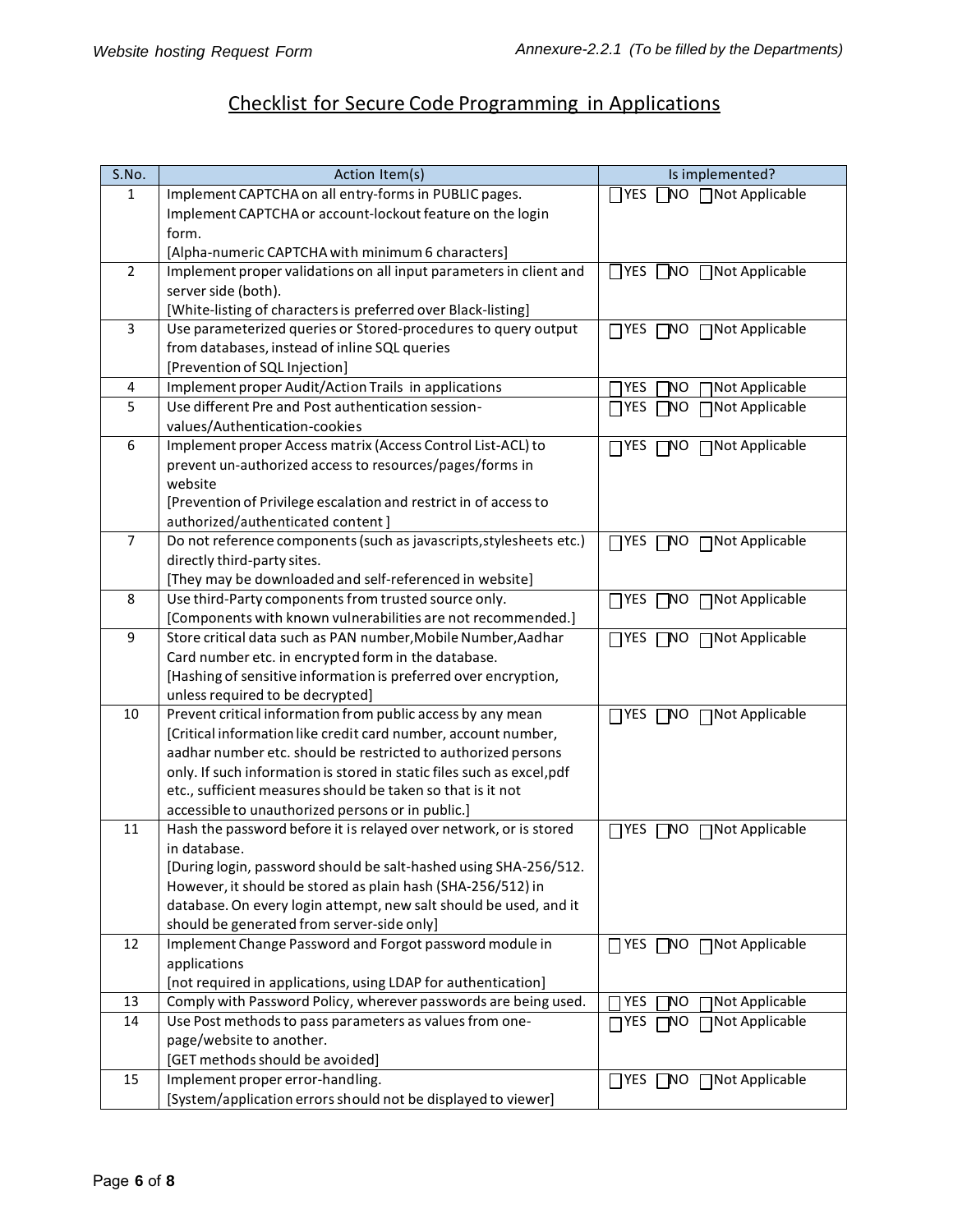| 16             | Implement token-based system that changes on every web-                                     | □NO □Not Applicable<br>$\Box$ YES              |
|----------------|---------------------------------------------------------------------------------------------|------------------------------------------------|
|                | request in application, to prevent CSRF.                                                    |                                                |
|                | [CSRF Guard or Anti-forgery tokens can be implemented in non-                               |                                                |
|                | critical applications. Websites using payment-gateways etc. are                             |                                                |
|                | categorized in critical websites.]                                                          |                                                |
| 17             | Do not implement File upload in public modules                                              | YES<br>NO.<br>Not Applicable                   |
| 18             | Store uploaded files in database, rather than storing them in file-                         | $\Box$ YES<br>7NO<br>□Not Applicable           |
|                | system                                                                                      |                                                |
|                | [Files, stored in database cannot be executed directly, hence this is                       |                                                |
|                | more secure than storing them in file system.]                                              |                                                |
| 19             | Generate unique, un-predictable and non-sequential receipt                                  | $\neg$ YES<br>□Not Applicable<br>7NO           |
|                | numbers/acknowledgement numbers/application numbers/roll                                    |                                                |
|                | numbers/File-names etc. It is preferable that strong algorithm be                           |                                                |
|                | used to generate such numbers.                                                              |                                                |
| 20             | Implement proper Session Timeout                                                            | □NO □Not Applicable<br>$\Box$ YES              |
|                | [Logged-In user should be logged-out after a specific period (say 20                        |                                                |
| 21             | minutes) of inactivity]<br>Assure admin/Super-Admin URL's is/are accessible from restricted |                                                |
|                |                                                                                             | □NO □Not Applicable<br>$\Box$ YES              |
|                | IP's only<br>[For this, segregate public URL from Admin/Super-Admin module.                 |                                                |
|                |                                                                                             |                                                |
|                | Public modules and Admin/Super-Admin modules should be<br>deployed on separate URL's.       |                                                |
|                | Admin/Super-Admin URL's should be accessible from restricted                                |                                                |
|                |                                                                                             |                                                |
|                | IP's only. It is preferable to allow access for Admin/Super-Admin<br>modules through VPN]   |                                                |
|                | Other Action Item(s)                                                                        |                                                |
| $\mathbf{1}$   | Assure third-Party links/page(partial/full) open in different tab,                          |                                                |
|                | with a disclaimer.                                                                          | □ Not Applicable<br>$\square$ NO<br>$\Box$ YES |
| $\overline{2}$ | Disable Trace/PUT/DELETE and other non-required methods in                                  | □Not Applicable<br>7NO<br>$\Box$ YES           |
|                | application/web-server.                                                                     |                                                |
| 3              | Assure that Email addresses, where ever used, are in form of an                             | □ Not Applicable<br>$\Box$ YES<br>$\square$ NO |
|                | image.                                                                                      |                                                |
|                | [Alternatively, replace "@" with [at] and "." with [dot] in email                           |                                                |
|                | addresses]                                                                                  |                                                |
| 4              | Disable directory listing                                                                   | Not Applicable<br>YES<br>ΝO                    |
| 5              | Set "Auto Complete" off for textboxes in forms                                              | <b>TYES</b><br>'NΟ<br>□Not Applicable          |
| 6              | Prevent pages from being stored in history/cache.                                           | □ YES □ NO □ Not Applicable                    |
|                | [Each time that the user tries to fetch a page, it should request                           |                                                |
|                | server to serve with a fresh copy of the page]                                              |                                                |
| 7              | Implement Logout buttons in all authenticated pages                                         | 7 YES<br>7NO<br>□Not Applicable                |
|                | <b>Implementation Guidelines</b>                                                            |                                                |
| $\mathbf{1}$   | Restrict each application for minimum access (only required                                 | □ Not Applicable<br>7NO<br>$\Box$ YES          |
|                | access)                                                                                     |                                                |
|                | [Allow access of application for restricted network access.                                 |                                                |
|                | Websites, those are to be used in local-network, should not be                              |                                                |
|                | accessible from any other network. For exceptional cases, VPN                               |                                                |
|                | may be used.                                                                                |                                                |
|                | Websites, those are required to be accessed from within the                                 |                                                |
|                | country, should be restricted for access on Indian ISP's ONLY.]                             |                                                |
| $\overline{2}$ | Use the latest and non-vulnerable versions of Application Server                            | □Not Applicable<br>$\Box$ YES<br>NO.           |
|                | (IIS/Apache etc.), Jqueryetc.                                                               |                                                |
| 3              | Enable audit-trails and system logs on server                                               |                                                |
|                | [e.g.: Web-Access logs, Application Logs, Security Logs etc.                                |                                                |